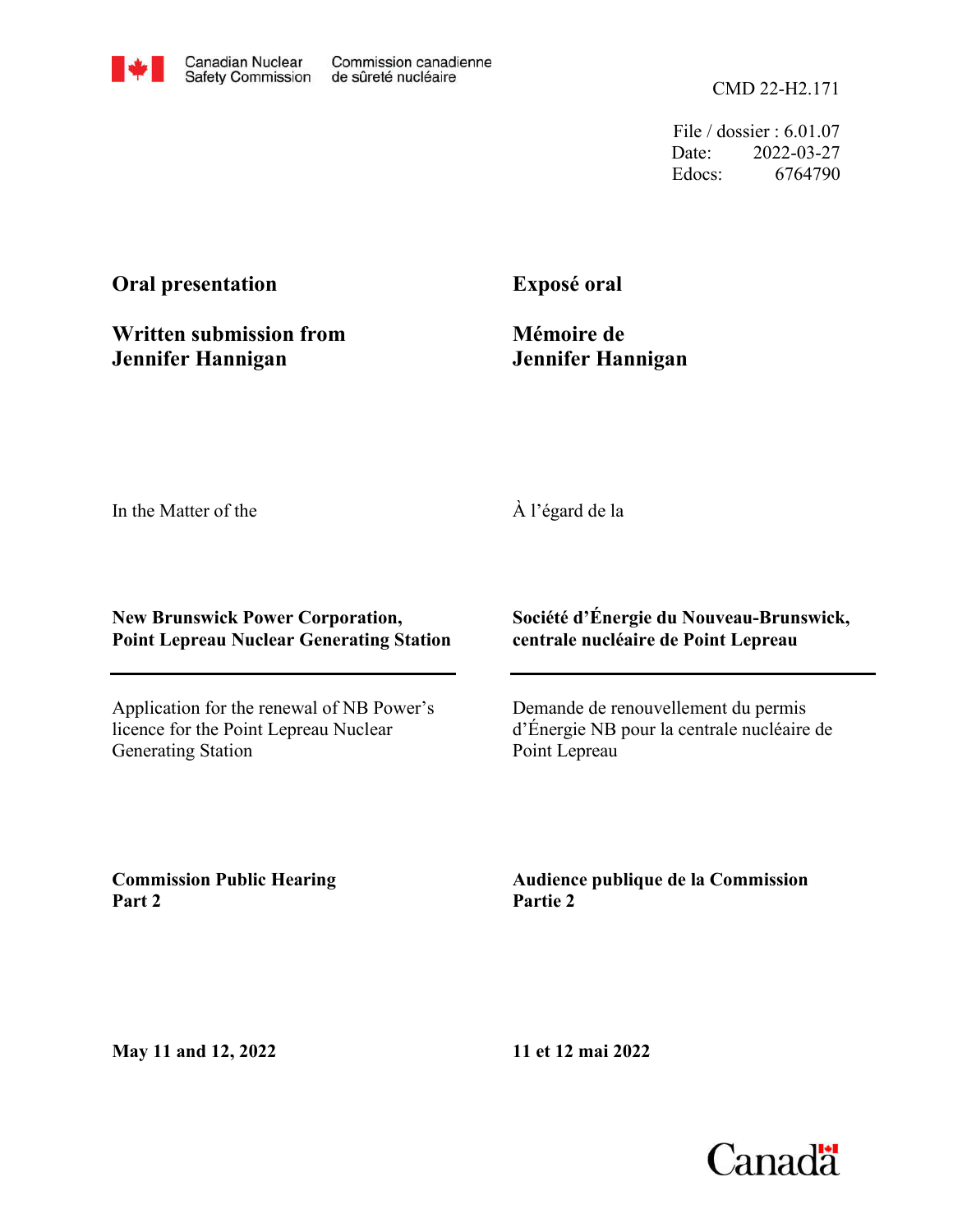Senior Tribunal Officer, Secretariat Canadian Nuclear Safety Commission 280 Slater Street, P.O. Box 1046, Station B Ottawa, Ontario K1P 5S9

Mar. 25, 2022

Re: Intervention by Dr. Jennifer Hannigan for the NB Power Licence Renewal Application (Hearing Ref.2022-H-02)

To whom it may concern:

I, Dr. Jennifer Hannigan, request to intervene by way of written submission and oral presentation in the hearing in the above-referenced matter in Saint John, if possible, or virtually. Through my experience of caring for patients as a medical practitioner, as well as my involvement with emergency department disaster planning and specific training in radiation exposure and treatment, I offer a unique perspective on human health and the impact of toxins in our environment, including the effects of radiation in the short and long term. These experiences also contribute to an understanding of the capacities and limitations of our health care system in handling any potential incidents. Considering the Commission's mandate to "protect health, safety and security of the environment", a first-person medical account, preferably with an opportunity to orally present the key features would be essential to ensure adherence to this mandate.

Please consider the comments below as a submission to the Canadian Nuclear Safety Commission, regarding the licence renewal of the NB Power Point Lepreau Nuclear Generating Station.

As a mother and retired physician, with strong commitments to the health and well-being of all human beings, I have deep concerns regarding the impacts of ongoing nuclear power generation on human health and the natural systems on which we intimately depend. We all have a responsibility towards one another and our environment not only in the present moment, but to ensure that the decisions we make today respect the needs of future generations as well.

Specifically, my concerns are related to the following:

1. Regardless of whether all rules are followed and safety protocols and regulations are adhered to, daily operations at this power plant depend on uranium mining, emission of toxic byproducts into air and water and the production of radioactive waste, for which there is no proven-safe option for permanent disposal.

The CNSC must consider the impact of radioactive wastes within this licensing hearing. The CNSC should no longer continue to licence nuclear power plants as there is inadequate evidence to support the safe and permanent disposal of radioactive wastes.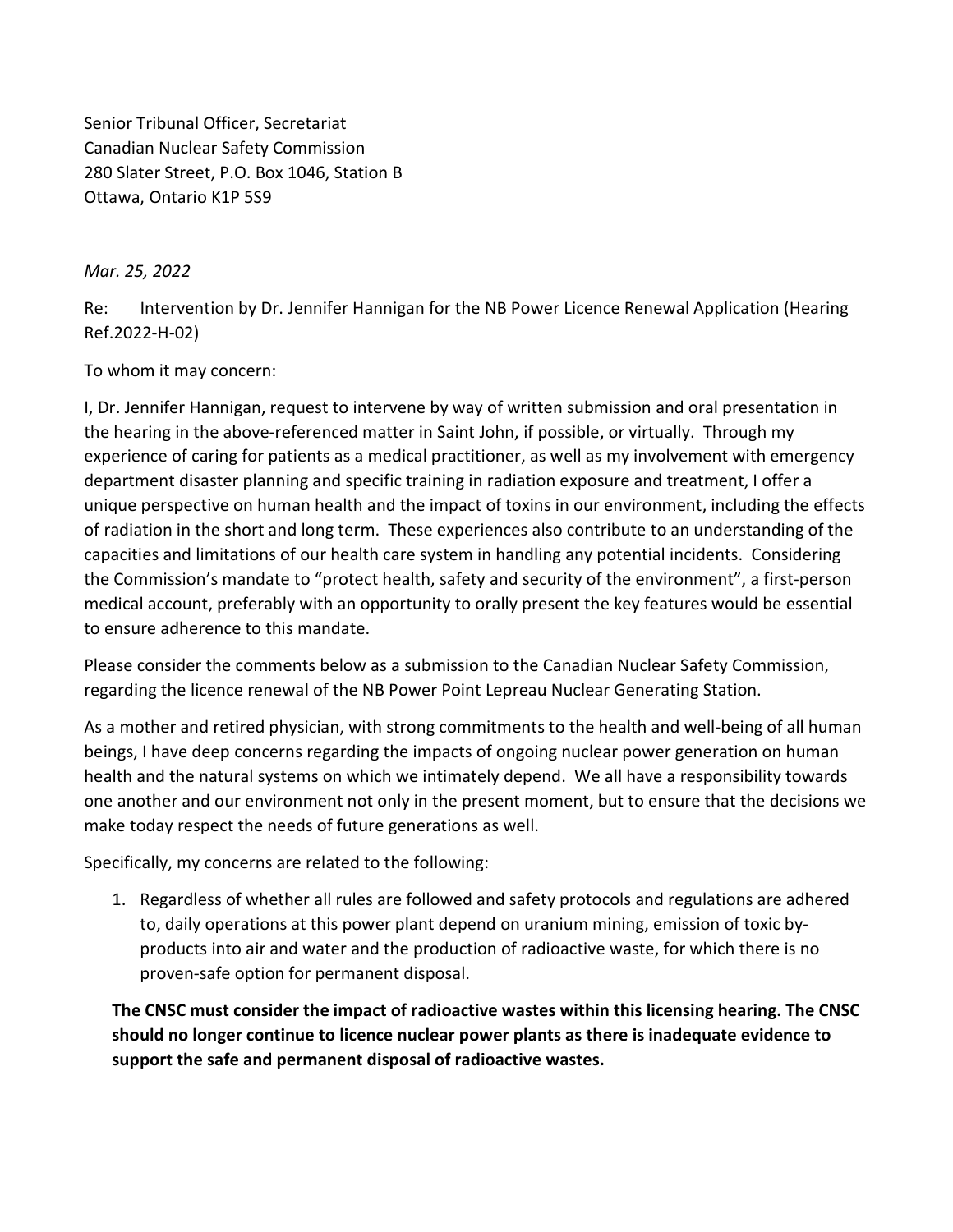2. Proving causation between toxins in our environment and their specific impacts on human health is incredibly misdirected and at risk of distracting from the main issue. The main issue being, that without adequate evidence, determining "safe" levels of specific toxins and even known carcinogens is simply fallacious. For example, Canada's current "safe" limits for tritium, a known radioactive carcinogen, are many times higher than in other countries. This inconsistency reflects an obvious lack of evidence. If we know that a substance is carcinogenic to human beings, why do we tolerate the exposure? In medicine, there is evidence to support that even low-level exposures to specific carcinogens have significant and varied negative impacts on human health. The quantitative data we have access to regarding environmental carcinogens is incomplete and therefore we must take a more precautionary approach to protect the health of our environment.

# The CNSC must consider the impact of radioactive and carcinogenic emissions within this licensing hearing. The CNSC should no longer continue to licence nuclear power plants as daily operations guarantee the ongoing release of these toxins into our environment.

3. The effects of radiation exposure on human health are concerning, vast, and cumulative. Even low-level exposures can cause cell and DNA mutations, which in turn can lead to sterility, malignancies and hereditary disorders, propagating these genetic mutations indefinitely. Children and developing fetuses are most at risk. Radiation exposure is a risk to employees, the surrounding community and its local environment.

## The CNSC must consider the impact of radiation exposure on human health within this licensing hearing. The CNSC should no longer continue to licence nuclear power plants as they pose an unnecessary risk to human health.

4. Nuclear "accidents" are not uncommon. A nuclear and radiation "accident", as defined by the International Atomic Energy Agency (IAEA) is "an event that has led to significant consequences to people, the environment or the facility. Examples include lethal effects to individuals, large radioactivity release to the environment, reactor core melt." As of 2014, there have been more than 100 serious nuclear accidents and incidents worldwide, from the use of nuclear power. This does not include less severe incidents or near-misses. Interestingly, fifty-seven "accidents" or severe incidents have occurred since the Chernobyl disaster. The repercussions of these events are obviously devastating and irreparable on a timescale that is beyond our comprehension. No amount of decontamination or emergency preparedness can begin to address the devastation. If such an event were to occur locally, our health care system would be unprepared to deal with it. For example, as a retired MD, I have witnessed the inadequate management of the COVID-19 pandemic, and this was within a system that should have been well prepared to deal with infection control. If infection control is a daily process for our local hospitals, how can we adequately deal with a nuclear incident.

Generally speaking, an accident is "an event that happens by chance or that is without apparent or deliberate cause." Nuclear "accidents" are predictable and preventable and are therefore